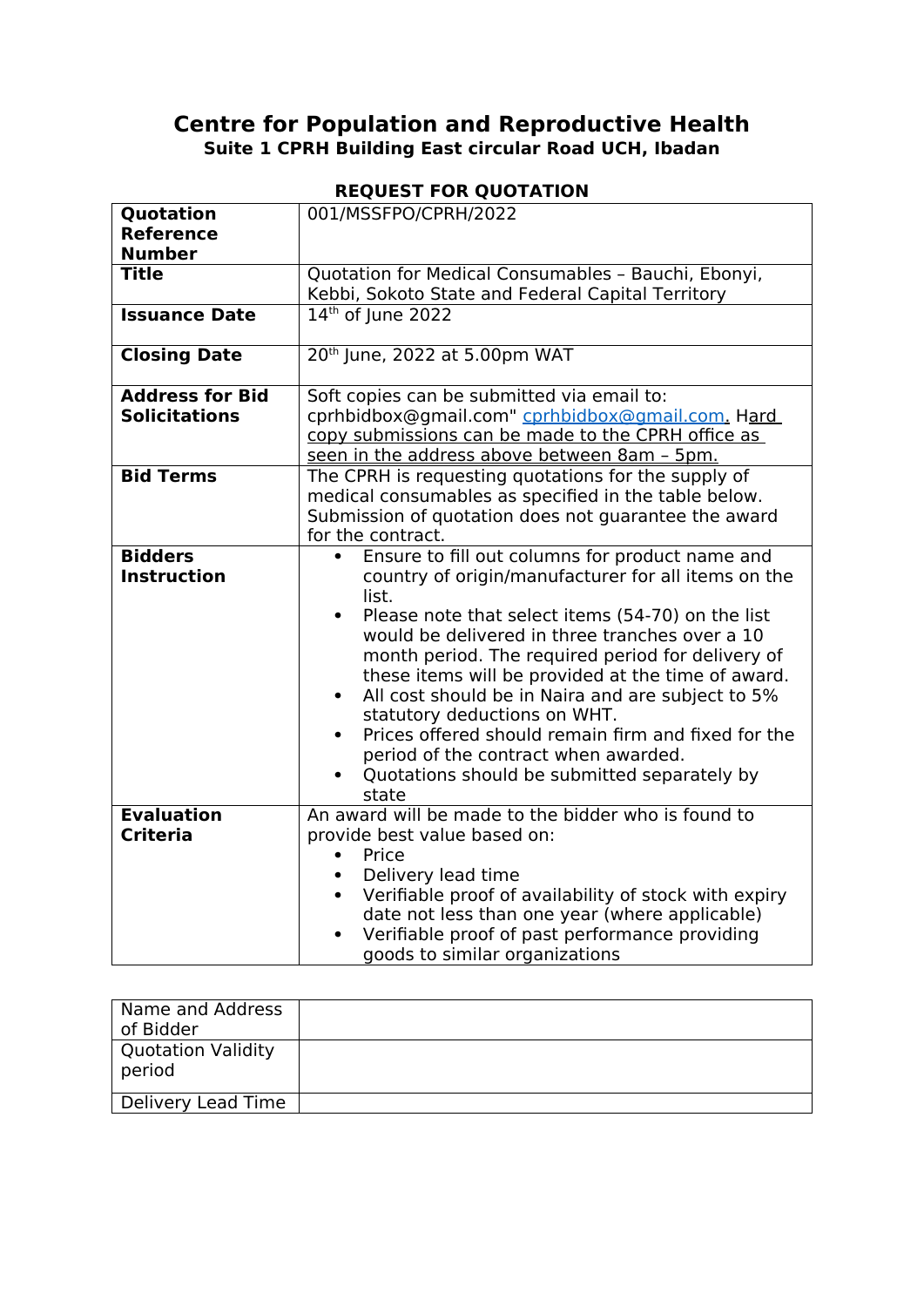| S/<br>N           | Item                                              | <b>DESCRIPTI</b><br>ON          | <b>Country</b><br>of<br>origin | <b>Manufactu</b><br>rer | Qua<br>ntity   | <b>Pack</b><br>size | Unit<br>Cost<br>(NGN<br>$\mathbf{I}$ | Sub<br><b>Total</b><br>(NGN<br>) |
|-------------------|---------------------------------------------------|---------------------------------|--------------------------------|-------------------------|----------------|---------------------|--------------------------------------|----------------------------------|
| 1                 | Surgical<br><b>Drapes</b>                         | Vaginal<br>surgery set          |                                |                         | 40             | <b>Pieces</b>       |                                      |                                  |
| $\overline{2}$    | Surgical<br><b>Drapes</b>                         | Abdominal<br>Surgery set        |                                |                         | 40             | Pieces              |                                      |                                  |
| 3                 | Surgical<br>gown                                  | pieces                          |                                |                         | 160            | Pieces              |                                      |                                  |
| 4                 | Surgical<br>Gloves<br>(PAIRS)                     | Size 7                          |                                |                         | $\overline{5}$ | Packs of<br>50      |                                      |                                  |
| $\overline{5}$    | Surgical<br>Gloves<br>(PAIRS)                     | <b>Size 7.5</b>                 |                                |                         | $\overline{5}$ | Packs of<br>50      |                                      |                                  |
| 6                 | Surgical<br>Gloves<br>(PAIRS)                     | Size 8                          |                                |                         | $\overline{5}$ | Packs of<br>50      |                                      |                                  |
| $\overline{7}$    | Syringes and<br><b>Needles</b>                    | 2 <sub>ml</sub>                 |                                |                         | 4              | Packs of<br>100     |                                      |                                  |
| 8                 | Syringes and<br><b>Needles</b>                    | 5ml                             |                                |                         | 4              | Packs of<br>100     |                                      |                                  |
| 9                 | Syringes and<br><b>Needles</b>                    | 10ml                            |                                |                         | 4              | Packs of<br>100     |                                      |                                  |
| 10                | Fluid giving<br>set                               | <b>NA</b>                       |                                |                         | 4              | Packs of<br>50      |                                      |                                  |
| $\overline{11}$   | <b>Blood giving</b><br>set                        | <b>NA</b>                       |                                |                         | $\overline{2}$ | Packs of<br>50      |                                      |                                  |
| $12 \overline{ }$ | <b>Patient Care</b><br>Gloves, non-<br>latex      | Disposable<br>conform<br>gloves |                                |                         | 40             | Packs of<br>50      |                                      |                                  |
| 13                | Betadine<br>Scrub<br>Solution                     | $150$ mls                       |                                |                         | 40             | <b>Bottles</b>      |                                      |                                  |
| 14                | Adhesive,<br>non-allergic<br>$(1"$ paper<br>tape) | White<br>plaster                |                                |                         | 40             | Pieces              |                                      |                                  |

## **LIST OF MEDICAL CONSUMABLES (per state)**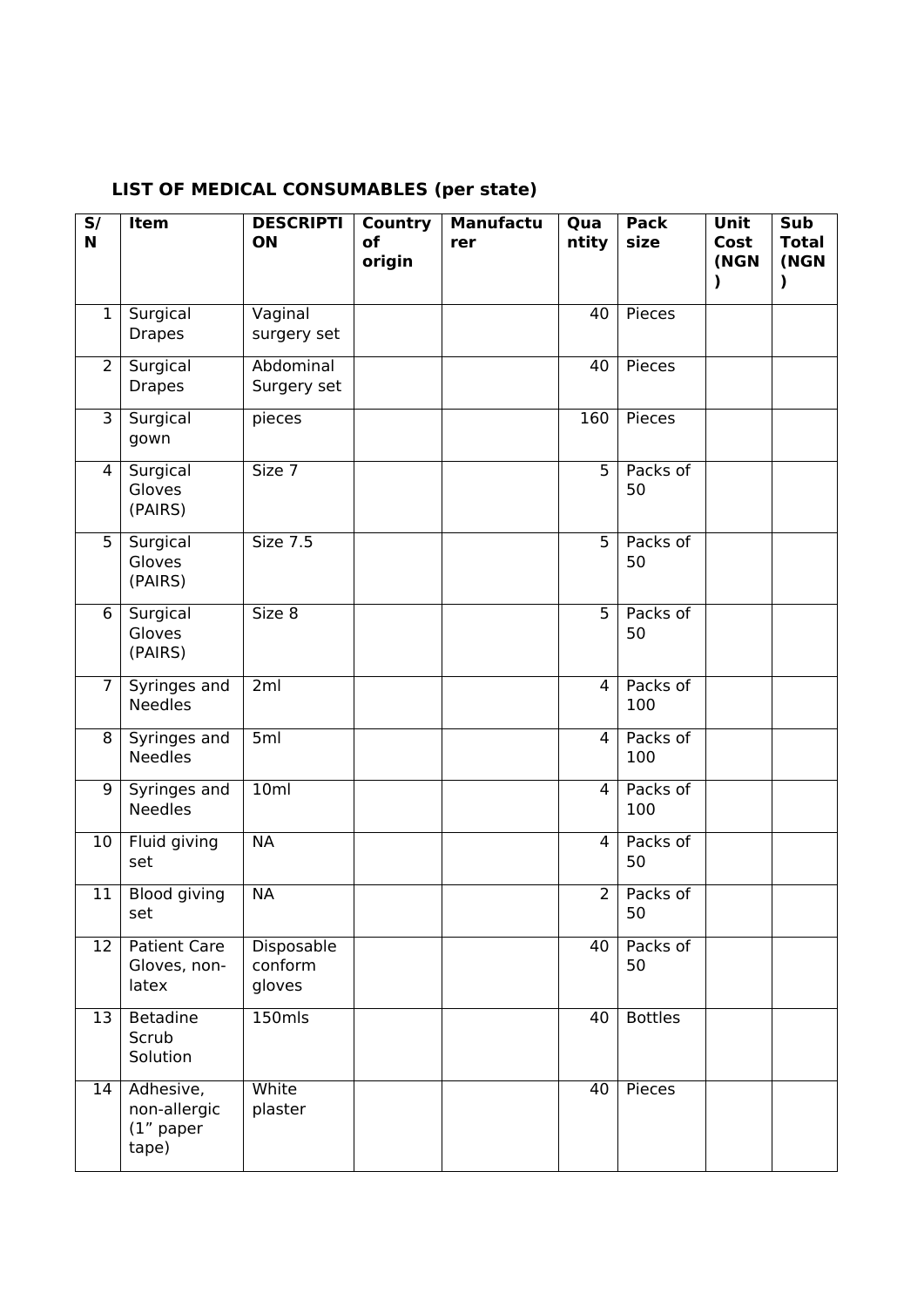| 15              | Disposable<br>caps                    | <b>NA</b>                                              |  | $\overline{3}$ | Packs<br>of100 |  |
|-----------------|---------------------------------------|--------------------------------------------------------|--|----------------|----------------|--|
| 16              | Face mask                             | $N-95$                                                 |  | 6              | Packs of<br>50 |  |
| 17              | <b>Urine Bag</b>                      | 1L                                                     |  | 8              | Packs of<br>10 |  |
| 18              | <b>Cotton Balls</b>                   | large                                                  |  | 40             | Packs          |  |
| 19              | Naso-gastric<br>tube                  | size 6/8                                               |  | 80             | Pieces         |  |
| 20              | Ureteric<br>catheter                  | $size 14-16$                                           |  | $\overline{8}$ | Packs          |  |
| 21              | Hand<br>Sanitizer                     | 500ml                                                  |  | $\overline{4}$ | dozen          |  |
| 22              | Mackintosh<br>sheet                   | 2 yards                                                |  | 80             | Yards          |  |
| 23              | Antibacterial<br>Wipes/<br>Towelettes | packs                                                  |  | 40             | Packs          |  |
| 24              | Bedpans/<br>potty                     | large                                                  |  | 40             | Pieces         |  |
| 25              | Paper Towels                          | large                                                  |  | 40             | Packs          |  |
| 26              | Sutures -<br>Vicryl 2/0               | Heavy<br>needle:<br>Size 26mm                          |  | $\overline{4}$ | Packs of<br>12 |  |
| 27              | Sutures-<br>Vicryl 2/0                | Standard<br>round body<br>needle:<br>Size 26 -<br>30mm |  | $\overline{4}$ | Packs of<br>12 |  |
| 28              | Sutures -<br>Vicryl 1                 | Round body<br>and Taper<br>head<br>needle              |  | 4              | Packs of<br>12 |  |
| 29              | Sutures -<br>Vicryl 0                 | Round body<br>and Taper<br>head<br>needle              |  | $\overline{2}$ | Packs of<br>12 |  |
| $\overline{30}$ | Sutures -<br>Vicryl 3/0               | pieces                                                 |  | $\overline{2}$ | Packs of<br>12 |  |
| 31              | Sutures -<br>Nylon 1                  | Round body<br>and Taper<br>head<br>needle              |  | $\overline{2}$ | Packs of<br>12 |  |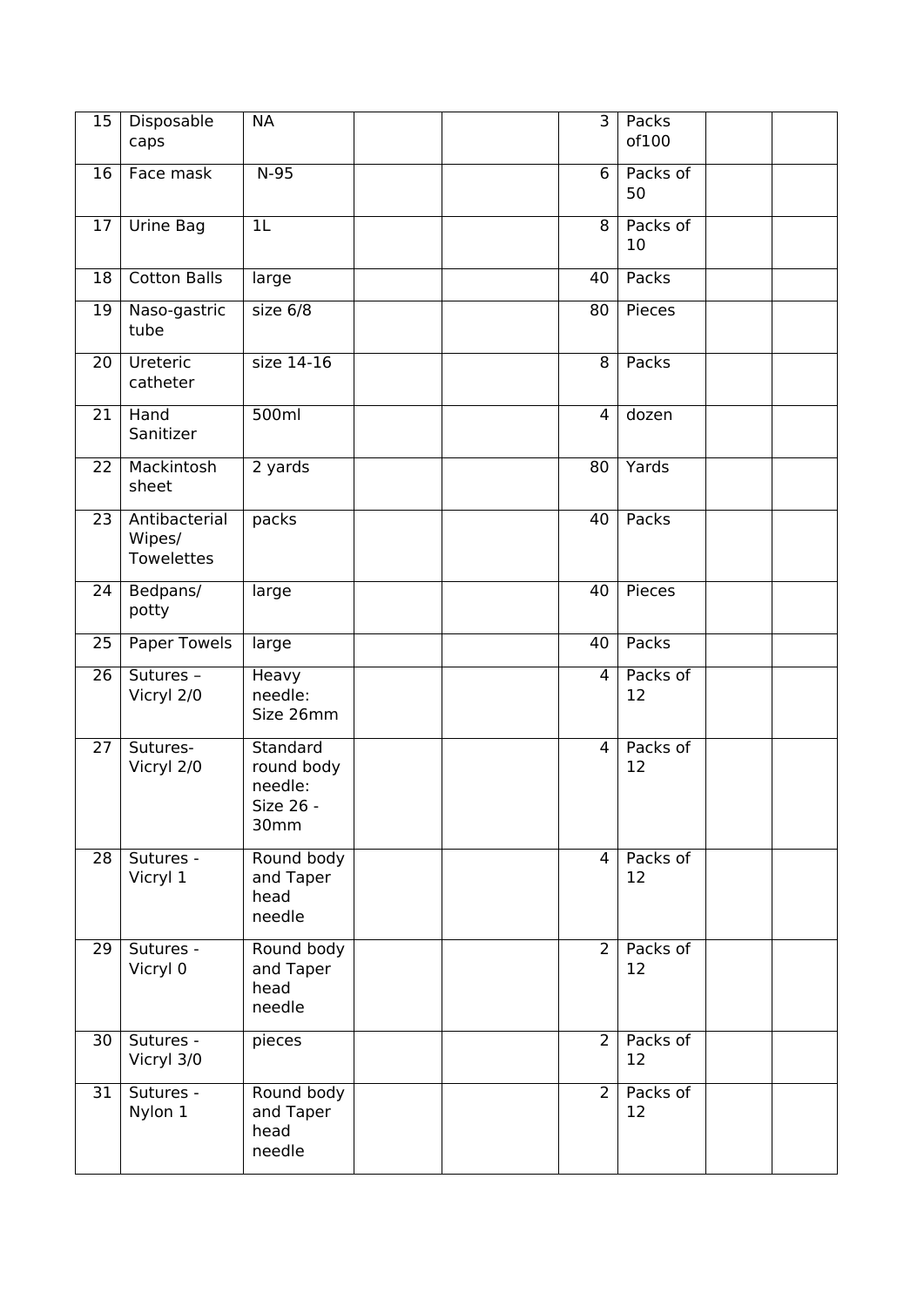| $\overline{32}$ | Sutures -<br>Nylon 0                                   | Round body<br>and Taper<br>head<br>needle |  | $\overline{2}$ | Packs of<br>12 |  |
|-----------------|--------------------------------------------------------|-------------------------------------------|--|----------------|----------------|--|
| 33              | Intravenous<br>cannula                                 | 16G, 18G,<br>$20G -$<br>Standard<br>sizes |  | $\overline{4}$ | Packs of<br>12 |  |
| $\overline{34}$ | Spinal<br>needles size<br>$25G -$<br>Standard<br>sizes | Standard<br>sizes                         |  | $\overline{2}$ | Packs of<br>50 |  |
| 35              | Epidural pack                                          | Standard<br>sizes                         |  | 40             | Packs          |  |
| $\overline{36}$ | <b>Bladder</b><br>syringe                              | 60mls                                     |  | $\overline{2}$ | Packs of<br>25 |  |
| 37              | <b>Saline</b><br>Solution                              | wound<br>wash                             |  | 40             | Pieces         |  |
| 38              | Foley<br>Catheter                                      | 12Fr                                      |  | $\overline{4}$ | Pack of<br>10  |  |
| $\overline{39}$ | Foley<br>Catheter                                      | 14FR                                      |  | 4              | Pack of<br>10  |  |
| 40              | Foley<br>Catheter                                      | 16Fr                                      |  | $\overline{4}$ | Pack of<br>10  |  |
| 41              | Foley<br>Catheter                                      | 18Fr                                      |  | 4              | Pack of<br>10  |  |
| 42              | <b>All Silicone</b><br>Foley<br>Catheter               | 12Fr 5cc                                  |  | $\mathbf{1}$   | Pack of<br>10  |  |
| 43              | <b>All Silicone</b><br>Foley<br>Catheter               | 14Fr 5cc                                  |  | $\overline{1}$ | Pack of<br>10  |  |
| 44              | <b>All Silicone</b><br>Foley<br>Catheter               | 16Fr 5cc                                  |  | $\mathbf{1}$   | Pack of<br>10  |  |
| 45              | nasal prongs                                           | pieces                                    |  | 40             | Pieces         |  |
| 46              | <b>Hand Asepsis</b><br>Towelettes                      | Packs                                     |  | 40             | Pack           |  |
| 47              | K-Y Jelly                                              | pieces                                    |  | 40             | Pieces         |  |
| 48              | salvon                                                 | $200$ mls                                 |  | $\overline{7}$ | Packs of<br>6  |  |
| 49              | methylated                                             | $200$ mls                                 |  | 40             | Pieces         |  |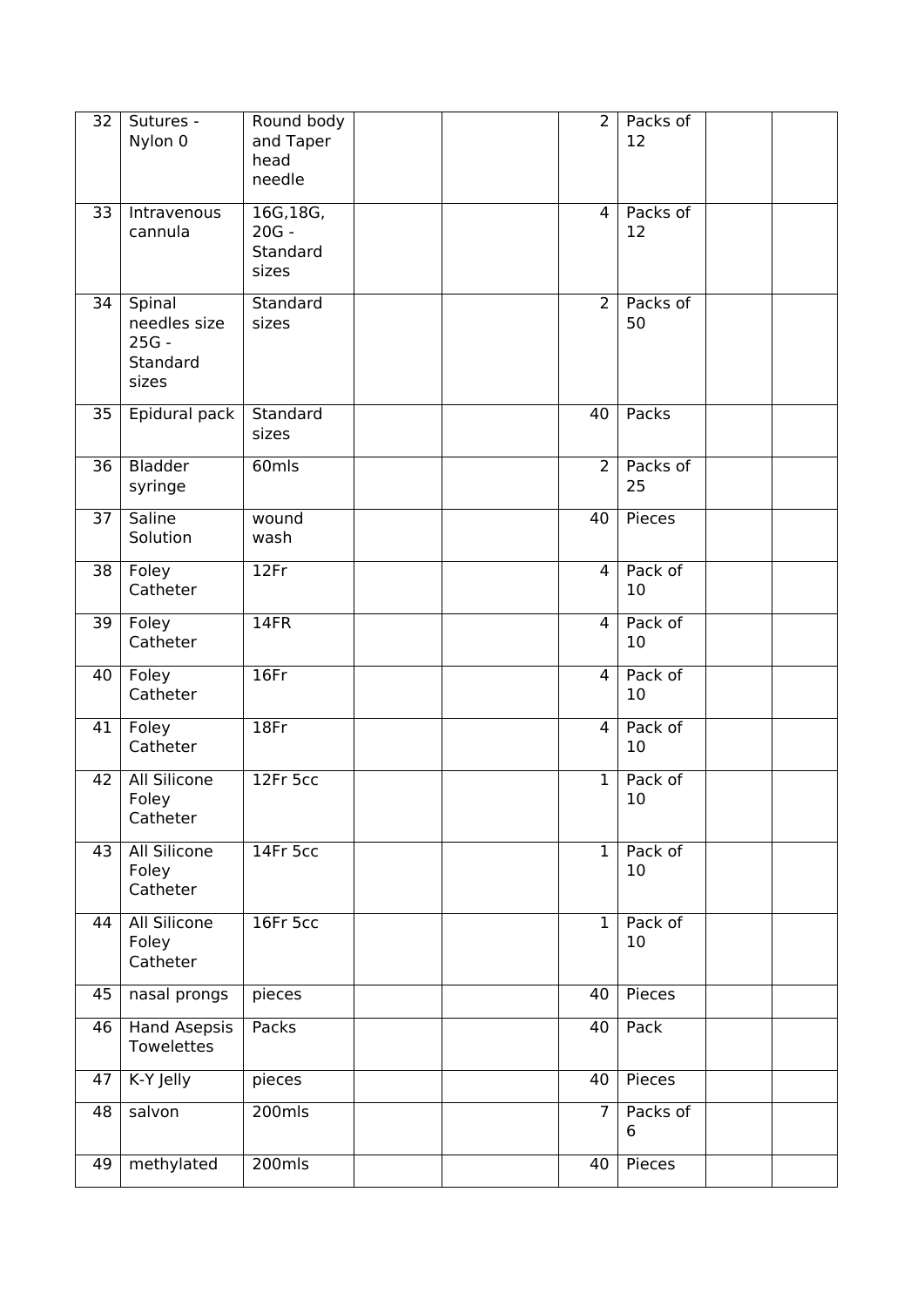|    | spirit                                             |                      |  |                 |                    |  |
|----|----------------------------------------------------|----------------------|--|-----------------|--------------------|--|
| 50 | Colostomy<br>lleostomy<br><b>Bags</b><br>(pouches) | pack (20)            |  | $\mathbf{1}$    | Pack of<br>20      |  |
| 51 | Gauze roll                                         | large                |  | 40              | <b>Rolls</b>       |  |
| 52 | Disinfectant<br>Towels                             | pack                 |  | 40              | Packs              |  |
| 53 | diaper bed<br>and theatre<br>lay                   | large<br>packet      |  | 40              | Packs              |  |
| 54 | Inj.<br>pentazocine(i<br>m)                        | 60 <sub>mg</sub>     |  | 32              | Pack of<br>10 amps |  |
| 55 | Inj.<br>Diclofenac(i<br>m)                         | 75mg                 |  | 32              | Pack of<br>10 amps |  |
| 56 | Inj.<br>febramol(iv)                               | 1 <sub>g</sub>       |  | $\overline{32}$ | Pack of<br>10 amps |  |
| 57 | Inj.<br>ceftriaxone(i<br>v)                        | 1 <sub>g</sub>       |  | 24              | Pack of<br>10 amps |  |
| 58 | Inj.<br>metronidazol<br>e(iv)                      | 500mg                |  | 24              | Pack of<br>10 amps |  |
| 59 | <b>Tablet</b><br>augmentin(or<br>al)               | 600mg<br>/satchet    |  | 40              | <b>Sachets</b>     |  |
| 60 | Tablet<br>Nitroforantoi<br>n(oral)                 | $100$ mg/<br>satchet |  | 40              | Sachets            |  |
| 61 | <b>Tablet</b><br>Paracetamol(<br>oral)             | 500mg/<br>satchet    |  | 40              | <b>Sachets</b>     |  |
| 62 | <b>Tablet</b><br>Diclofenac(or<br>al)              | $50$ mg/<br>satchet  |  | 80              | <b>Sachets</b>     |  |
| 63 | Heavy<br>marcaine                                  | ampule/vial          |  | $\overline{4}$  | Pack of<br>10 amps |  |
| 64 | Plain<br>marcaine                                  | ampule/vial          |  | $\overline{4}$  | Pack of<br>10 amps |  |
| 65 | Ketamine                                           | ampule/vial          |  | $\overline{4}$  | Pack of<br>10 amps |  |